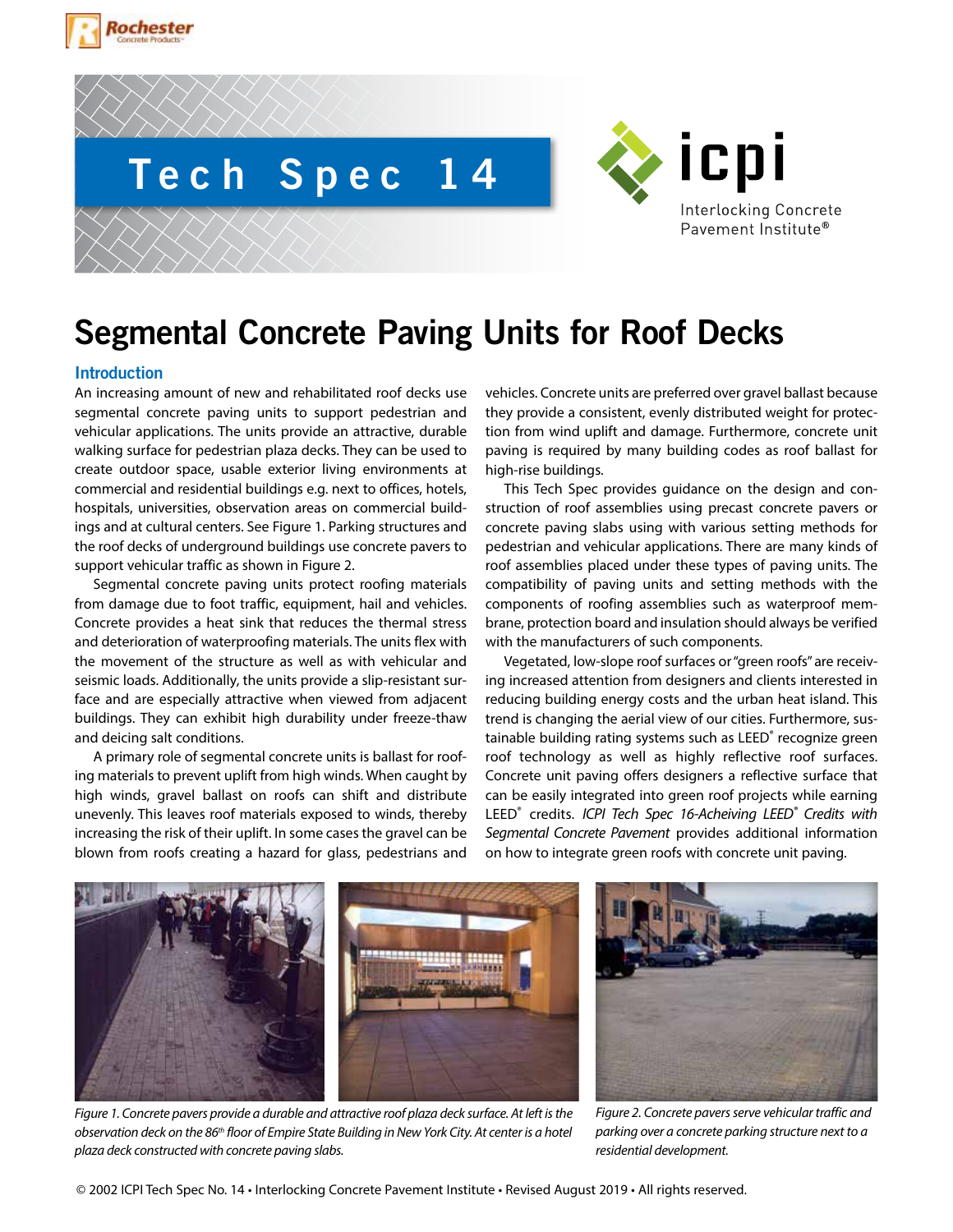

*Figure 3. Concrete paver (right) and a concrete paving slab (left): similar paving products with varying applications for roof decks.*



*Figure 4. Some ballast-type slabs for roof decks are made with lightweight concrete materials. They can be joined with tongue-and-grooves and/or with connectors to resist wind uplift. This is one of several designs available.* 

plaza applications and are not recommended for vehicular use. Slabs risk tipping, cracking from bending forces, and shifting under repeated forces from turning and braking tires.

In ASTM and CSA paving slab product standards, flexural (rather than compressive strength) is used to assess unit strength since the larger slabs are exposed to bending and cracking. Compressive strength is excluded from these standards because it is not a true measure of the performance of the concrete. It can increase as the

# **Plaza Deck Components**

**Concrete pavers and slabs**—There are two categories of segmental concrete deck materials for roofs, concrete pavers and slabs. See Figure 3. Concrete pavers are units that are a minimum thickness of  $2^{\frac{3}{8}}$  in. (60 mm) and whose length to thickness (aspect ratio) does not exceed 4 to 1. They conform to the requirements of ASTM C 936 (1) in the U.S. or CSA A231.2 (2) in Canada. These units can be used in pedestrian and vehicular applications. Concrete pavers  $2^3$ /8 in. (60 mm) thick are commonly used in pedestrian plaza or terrace applications. When the capacity of the structure is limited to additional weight, units as thin as  $1<sup>1</sup>/2$  in. (40 mm) have been used in pedestrian applications. For vehicular uses, the recommended minimum thickness of units is  $3<sup>1</sup>/8$  in. (80 mm).

Precast concrete paving slabs range in nominal size from 10 x 10 in. (250 x 250 mm) to 48 x 48 in. (1200 x 1200 mm). These products should conform to CSA A231.1 (3) in Canada ASTM C1782 (4) in the US. Like pavers, concrete paving slabs can be manufactured with a variety of colors, special aggregates and architectural finishes to enhance their appearance. Surface finishes include shot-blasted, hammered and ground or polished. They differ from pavers in that slabs typically require at least two hands to lift and place them, and the length to thickness (aspect ratio) is 4 to 1 or greater. Paving slabs generally range in thickness from 11/2 in. to 2 in. (40 to 50 mm) and thicker units are also applied to roofs. Slabs are only for pedestrian



*Figure 5. Paving slabs on pedestals*

thickness of the tested unit decreases. Therefore, a high compressive strength test result required from a thin slab gives a false indication of a slab's resistance to bending since thinner slabs will break in bending more readily than thicker ones.

Unit dimensions are measured on samples and compared to the dimensions of the manufacturer's product drawings. Allowable tolerances for length and width in ASTM C1782 and CSA A231.1 (3) are  $-1.0$  to  $+2.0$  mm from the manufacturer's product drawings. Height should not vary ±3.0 mm. Units should not warp more than 2 mm on those up to 450 mm in length and/or width. For units over 450 mm, warping should not exceed 3 mm. Tighter dimensional tolerances may be required for pedestal-set, bitumen-set and some sand-set applications. Recommended tolerances are typically  $\pm 1.5$  mm for length, width, height and no greater than 1.5 mm for warpage. These tolerances are needed for precision required in these construction assemblies and management of tripping hazards. These tolerances are often met through grinding the units, also called gauging.

There are some lightweight, low-flexural strength ballast slabs (mistakenly named roof pavers) manufactured with a tongue-and-groove or bevels along their sides to increase their interlock. Other designs include plastic fasteners to connect one unit to the next. These methods of joining the sides to one

> another provide greater resistance to uplift from wind. Figure 4 illustrates one type of unit with tongue and grooved sides (not visible) and connecting tabs between each unit. Some of these types of units are made with lightweight concrete, or are thinner in order to reduce the dead load on the roof structure. Some designs have grooves on their bottom surface. When installed, these follow the roof slope to help remove water. These types of units offer limited architectural enhancement from patterns, colors, or surface finishes.

> ASTM has issued C1491, *Standard Specification for Concrete Roof Pavers* (5). This product specification is appropriate for ballastonly type paving units (pavers or slabs) used only in direct contact with roof materials and only for limited pedestrian use such as walkways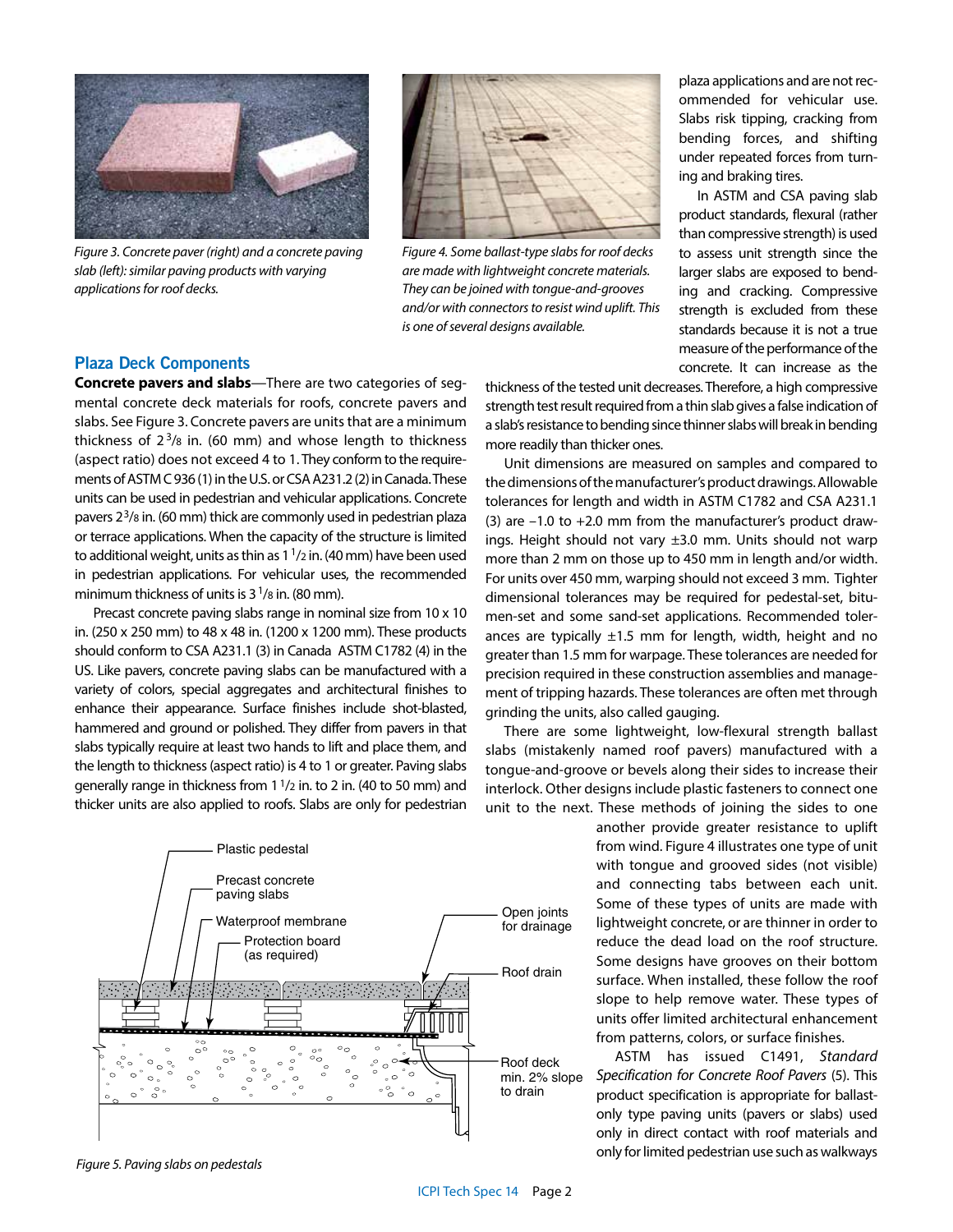

*Figure 6. Foam pedestal system* 



*Figure 7. Concrete pavers on geotextile over plastic grids*

for maintenance personnel. Products that meet this standard should not be subject to constant pedestrian use, not placed on pedestals and never be subject to vehicles. Specifiers and contractors are advised to use roof paving products for vehicular and pedestrian applications that meet the previously mentioned ASTM or CSA standards. ICPI takes a conservative approach by not recognizing differences among shapes with respect to structural and functional performance. Certain manufacturers may have materials and data that discuss the potential benefits of shapes that impact functional and structural performance.

# **Setting materials**

**Pedestals**—Paving slabs for plaza decks are often placed on plastic or fiberglass pedestals. The result is a level deck, concealment of slope and drains and water storage space under the units during very heavy rainfalls. Pedestalset paving units install quickly and enable fast removal for repair of waterproofing materials and for maintenance of deck drains. The units can be reinstated after repair with no visible evidence of movement. Damaged paving units can also be easily removed and replaced. Figure 5 shows a diagram of a pedestal system with paving slabs.

In most pedestal-set applications, units are 18 x 18 in. (450 x 450 mm) or larger but can be configured to support nearly any unit dimensions. The corners of paving units rest on plastic pedestals. These units usually require shimming after placement. Shims are inserted under the corners of a nonaligned paving unit until its surface is even with adjacent units. Some plastic pedestals have a built-in

leveling device to reduce the amount of labor involved with shimming. Some are telescoping cylinders whose length can be changed by rotating an adjustable sleeve within another. Other designs have a base that tilts slightly to compensate for the slope of the roof.

Vertical spacers are often molded in the plastic pedestals to ensure uniform joint widths among the paving units. The open joints allow runoff to pass through them onto the waterproof membrane and into roof drains. The joint created by the spacer should not exceed 3/16 in. (5 mm) and this will minimize the likelihood of tripping.

Another type of pedestal system consists of 8 in. (200 mm) square extruded polystyrene blocks (typically 2 in. or 50 mm thick) glued together, spaced on a grid across the deck and adhered to a polystyrene insulation board that rests on the waterproof membrane. Many contractors use 60 psi (0.4 MPa) polystyrene blocks to support the paving units. To support heavier loads, 100 psi (0.7 MPa) extruded or expanded polystyrene foam can be used. The bottom block of foam may have grooves in contact with roofing materials to facilitate drainage. The grooves should point toward drains.

A patented leveling system trims the tops of the polystyrene blocks to the required height. Shimming is not necessary except for the occasional paving unit that might be slightly out of dimension. Spacing is typically maintained with neoprene rubber spacer tabs adhered to the corners of the paving units, although plastic pedestals can be used. This pedestal system supports units up to 36 x 36 in. (910 x 910 mm). The foam pedestals can extend as high as 5 ft (1.5 m). Figure 6 shows the foam pedestals in place and receiving the paving slabs (6).

Another approach to creating roof decks is placing a plastic or fiberglass grid system, geotextile, pavers and jointing sand. Figure 8 shows this application as overlay onto an existing concrete roof deck. This assembly is for pedestrian applications only.

**Bedding and Joint Sand for Pedestrian Applications**— Sand-set pavers and slabs (up to 12 x 12 in. or 300 x 300 mm) are common options for pedestrian applications. The typical sand



*Figure 8. Sand-set concrete pavers or slabs for a pedestrian roof plaza deck. Units no larger than 12 x 12 in. (300 x 300 mm) length and width are recommended for sand-set applications to avoid tipping.*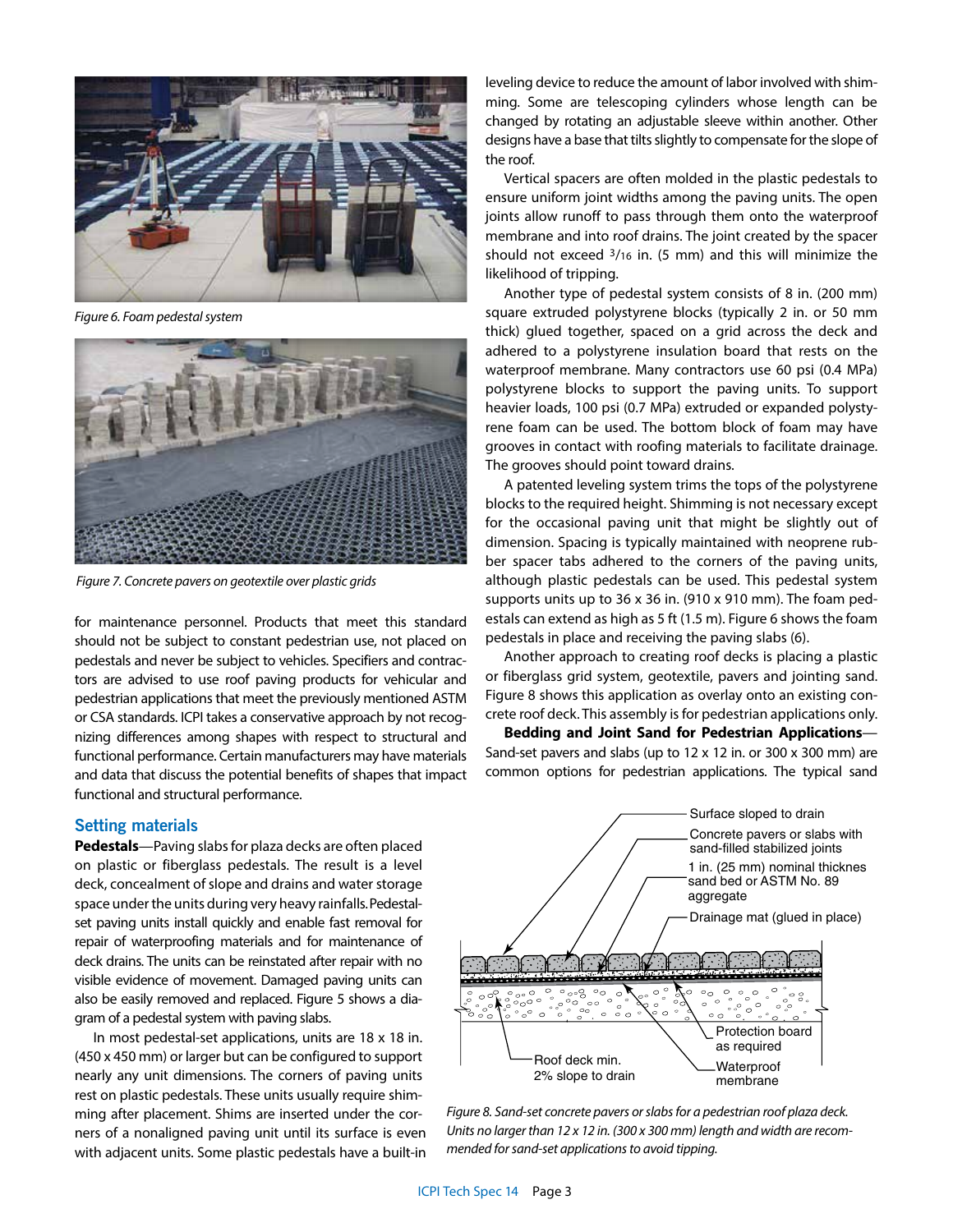| <b>Gradation for Bedding Sand</b> |                        |                      |                        |  |  |
|-----------------------------------|------------------------|----------------------|------------------------|--|--|
| <b>ASTM C33</b>                   |                        | <b>CSA A23.1 FA1</b> |                        |  |  |
| Sieve Size                        | <b>Percent Passing</b> | Sieve Size           | <b>Percent Passing</b> |  |  |
| $3/8$ in. $(9.5$ mm)              | 100                    | 10.0 mm              | 100                    |  |  |
| No. 4 (4.75 mm)                   | 95 to 100              | $5.0$ mm             | 95 to 100              |  |  |
| No. 8 (2.36 mm)                   | 80 to 100              | $2.5$ mm             | 80 to 100              |  |  |
| No. 16 (1.18 mm)                  | 50 to 85               | 1.25 mm              | 50 to 90               |  |  |
| No. 30 (0.6 mm)                   | 25 to 60               | $630 \mu m$          | 25 to 65               |  |  |
| No. 50 (0.3 mm)                   | 5 to 30                | $315 \mu m$          | 10 to 35               |  |  |
| No. 100 (0.15 mm)                 | 0 to 10                | $160 \mu m$          | 2 to 10                |  |  |
| No. 200 (0.075 mm)                | $0$ to $1$             | $80 \mu m$           | $0$ to $1$             |  |  |

Note: Bedding sands should conform to ASTM C33 or CSA A23.1 FA1 gradations for concrete sand. For ASTM C33, ICPI recommends the additional limitations on the No. 200 (0.075 mm) sieve as shown. For CSA A23.1 FA1, ICPI recommends reducing the maximum passing the 80 μm sieve from 3% to 1%.

| <b>Gradation for Joint Sand</b> |                        |                 |                        |  |  |
|---------------------------------|------------------------|-----------------|------------------------|--|--|
| <b>ASTM C144</b>                |                        | <b>CSA A179</b> |                        |  |  |
| Sieve Size                      | <b>Percent Passing</b> | Sieve Size      | <b>Percent Passing</b> |  |  |
| No. 4 (4.75 mm)                 | 100                    | $5.0$ mm        | 100                    |  |  |
| No. 8 (2.36 mm)                 | 95 to 100              | $2.5$ mm        | 90 to 100              |  |  |
| No. 16 (1.18 mm)                | 70 to 100              | $1.25$ mm       | 85 to 100              |  |  |
| No. 30 (0.6 mm)                 | 40 to 75               | $630 \mu m$     | 65 to 95               |  |  |
| No. 50 (0.3 mm)                 | 10 to 35               | $315 \mu m$     | 15 to 80               |  |  |
| No. 100 (0.15 mm)               | 2 to 15                | $160 \mu m$     | 0 to 35                |  |  |
| No. 200 (0.075 mm)              | $0$ to 5               | $80 \mu m$      | 0 to 10                |  |  |

*Table 1. Bedding and Joint Sand Gradation for Concrete Pavers and Paving Slabs for Roof Decks*



*Figure 9. Neoprene adhesive on an asphalt-stabilized sand setting bed* 

*With any segmental paving system, the final, installed result should provide a smooth, stable, and even surface. For pedestrian plaza deck applications, lipping tolerances among adjacent paving units should be no greater than 1/8 in. (3 mm). Surface tolerances of the finished elevations should be no greater than*  $\pm$ <sup>1</sup>/8 in. ( $\pm$ 3 mm).

thickness is nominal one inch (25 mm). Figure 8 illustrates a sand-set application for pedestrians.

A key design consideration is not allowing the bedding sand to become saturated. Continually saturated sand and joints can support moss or vegetation that eventually clogs roof drains. Saturated sand can increase the potential for efflorescence that might exist in some concrete paving units. While not attractive, efflorescence will eventually disappear and it is not detrimental to structural performance.

The risk of saturated bedding sand is reduced by adequate slope of the roof structure and correct sand gradation. Sand requires at least a minimum deck slope of 2% to drain. Gradation of the bedding sand for pedestrian applications should conform to ASTM C33 (7) or CSA A23.1 "FA 1" (8). It is important that no material (fines) pass the No. 200 (0.075 mm) sieve as the presence of this size of material will greatly slow the movement of water through the bedding sand.

Recommended gradations for pedestrian applications are provided in Table 1. Limestone screenings or stone dust should not be used since they typically have fines passing the No. 200 (0.075 mm) sieve. It is accepted construction practice to use bedding sand for joint sand. Additional effort in sweeping and compacting joint sand may be required to work the larger particles down the joints. The sand should be dry when applied so that it flows freely into the joints.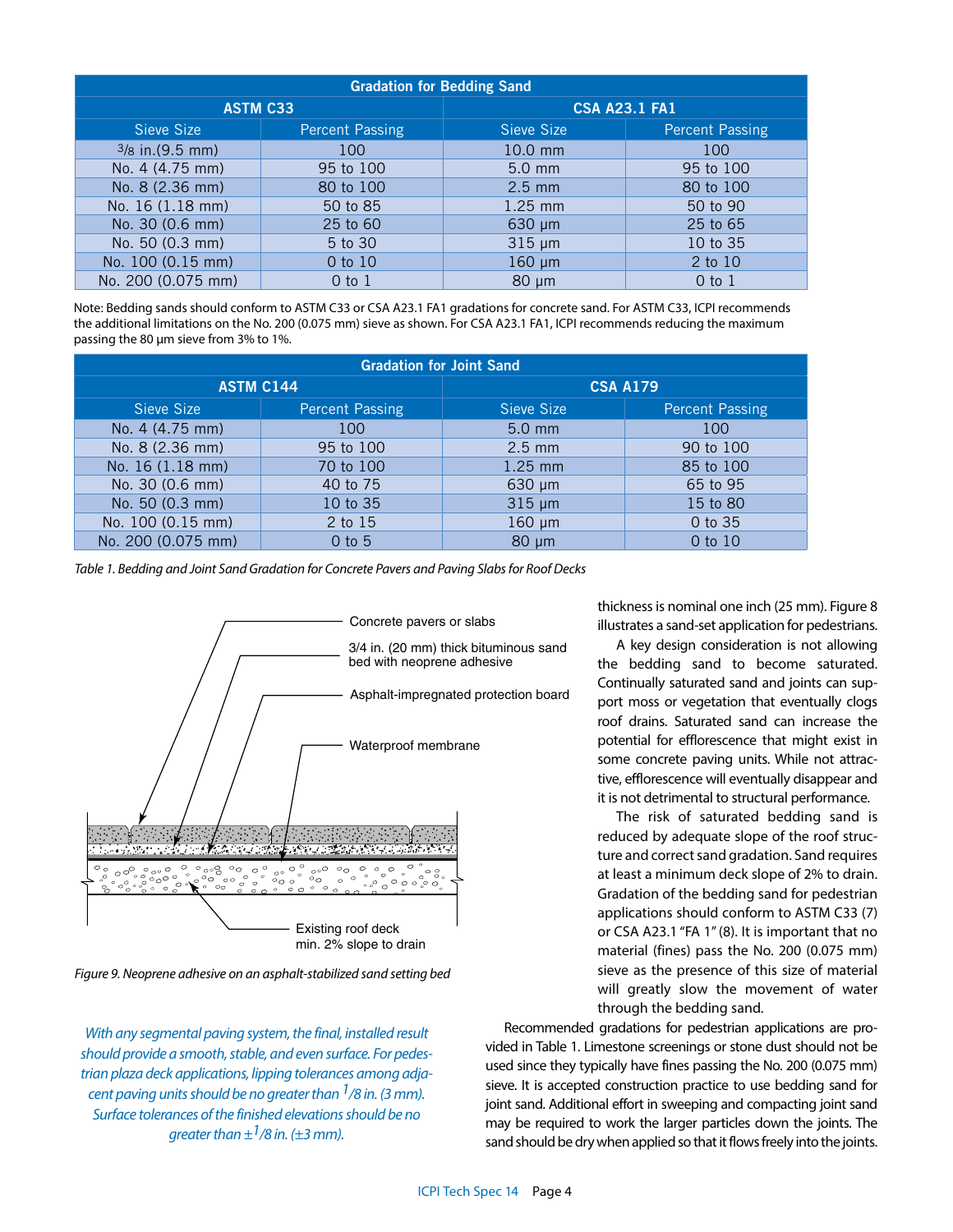| <b>Grading Requirements for ASTM No. 9 and</b><br><b>ASTM No. 89 Bedding Materials</b> |                                      |                                   |  |  |  |
|----------------------------------------------------------------------------------------|--------------------------------------|-----------------------------------|--|--|--|
| Sieve Size                                                                             | ASTM No. 9<br><b>Percent Passing</b> | ASTM No. 89<br>Percent<br>Passing |  |  |  |
| $1/2$ in. (12.5 mm)                                                                    |                                      | 100                               |  |  |  |
| $3/8$ in. (9.5 mm)                                                                     | 100                                  | 90 to 100                         |  |  |  |
| No. 4 (4.75 mm                                                                         | 85 to 100                            | 20 to 55                          |  |  |  |
| No. 8 (2.36 mm)                                                                        | 10 to 40                             | 5 to 30                           |  |  |  |
| No. 16 (1.18 mm)                                                                       | 0 to 10                              | $0$ to $10$                       |  |  |  |
| No. 50 (0.300 mm)                                                                      | $0$ to 5                             | $0$ to 5                          |  |  |  |

*Table 2. ASTM No. 9 or 89 materials for the bedding material may be an advantageous alternative to some sands for vehicular and pedestrian applications*

**Bedding and Joint Materials for Vehicular Applications**—

As with pedestrian plaza or terrace applications, bedding materials

for vehicular applications need to freely drain water so that they do not become saturated. Again, an essential roof structure requirement is a 2% minimum slope. Parking decks with saturated bedding sand subjected to constant wheel loads will pump sand laterally or upward and out of the paving assembly. Joint sand is carried out as well, and loss of interlock follows. An unstable surface results where loose pavers receive damage (chipping and cracking) from continued wheel loads. Loss and lateral movement of bedding sand can result in damage to and leaks in the waterproof membrane from loose paving units.

In a few older, vehicular roof deck applications, there have been instances of bedding sand becoming clogged with fines over several years. The source of fines is likely from a combination of a lack of adequate slope, dirt deposited from vehicles and sometimes from degradation and wearing of the sand into finer material under constant traffic. The fines eventually accumulate in the bedding sand and slow drainage.

To help prevent the bedding layer from becoming saturated or becoming clogged, bedding material with a coarser gradation than that shown in Table 1 may be advantageous for vehicular or pedestrian applications. An example is material conforming to the gradation of ASTM No. 9 or No. 89 aggregate (9). See Table 2. The void space in this aggregate can allow for movement and removal of fines.

Joint sand should have sufficient coarseness such that it does not vacate the joints by working its way down and into the bedding material. The bedding material gradation should overlap with that of ASTM C33 or CSA A23.1 joint sand to help prevent it from working into the bedding sand.

**Joint Sand Stabilization**—Joint stabilization materials are recommended in sand-set roof applications for pedestrian and vehicular use. They are applied as a liquid or mixed dry with the joint sand and activated by moistening the joints with water. These materials reduce infiltration of water and ingress of fines brought to the surface by vehicles, and they achieve early stabilization of joint sand. Stabilization can help prevent the joint sand from being washed out by rainfall or blown out by winds. *ICPI Tech Spec 5– Cleaning, Sealing and Joint Sand Stabilization of Interlocking Concrete Pavements* offers further guidance on the types of joint stabilizers and their applications.

**Neoprene adhesive with bitumen-sand bed**—This setting method typically involves applying an asphalt primer to the substrate and then placing a  $3/4$  in. (20 mm) (1 in. or 25 mm maximum) thick asphalt-stabilized sand layer over it, followed



*Figure 11. Detail showing geotextile at all edges of sand and aggregate* Figure 10. *bedding courses for a pedestrian application.*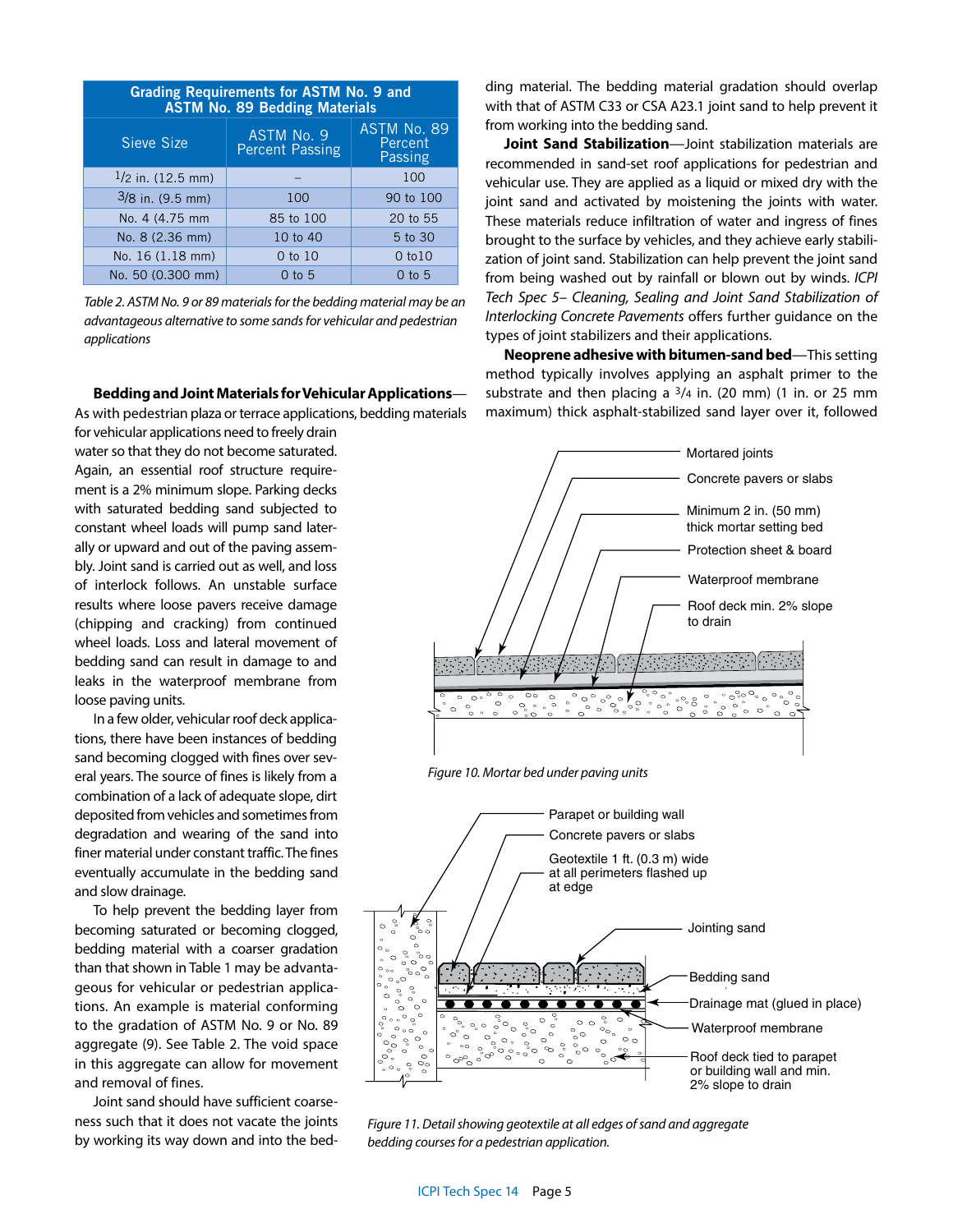by a neoprene adhesive. The sand asphalt mix is applied hot and compacted. The units are set into the adhesive after a dry skin forms and the joints are then filled with sand. Figure 9 provides a schematic cross-section. Due to the high temperature of the bitumen-sand during installation, it may not be compatible with certain waterproof membranes. The waterproof membrane manufacturer should confirm compatibility of the primer, asphalt setting bed and adhesive with the membrane. Joint sand stabilizer can provide early stabilization of the joint sand. Cement mixed with sand to stabilize it in joints is not recommended since the cement can stain the surface of the paving units.

Drainage for roof applications should use bi-level drains which provide surface and bedding layer drainage. Bi-level drains include holes in the sides of roof drains to remove water that collects below the paving units. Details on drains are discussed later.

**Mortar**—While it is not a common setting material, a mortar bed (approximately 3:1 sand to cement) may be used to level and secure pavers or slabs. This setting method is not used over drainage mats. See Figure 10. Like a bitumen setting bed, mortar is costly to remove and replace should there be a need for roof maintenance. In addition, mortar deteriorates in freeze-thaw climates, and especially when exposed to deicing salts. In ASTM C270, *Standard Specification for Mortar for Unit Masonry,* the Appendices include a table on the Guide for the Selection of Masonry Mortars. While Type S is recommended, the guide states caution in selecting mortar for horizontal applications. While they are not foolproof, latex or epoxy modified mortars can reduce the onset of deterioration from freeze-thaw and salts making them acceptable for some pedestrian applications. However, loading and environmental factors preclude the use of mortar-set paving units for vehicular applications, and this setting method is better suited for non-freezing areas.

# **Geotextiles, Protection Board, Insulation and Drainage Mats**

**Geotextiles**—With sand or aggregate bedding materials, geotextile will be needed to contain them and keep them from migrating into deck drains or through wall drains such as scup-



Figure 11 *Figure 12. Edge restraint detail at a roof construction joint for pedestrian roof applications (14)*

pers. In addition, sand or aggregate requires geotextile under it to prevent loss into the protection board and insulation (if used). Geotextile manufacturers should be consulted on geotextile selection. The fabric should be turned up against drains, vents and other protrusions in the roof and along parapets and walls.

To contain sand and aggregate bedding materials, the geotextile should extend up the side. Figure 11 shows this detail which will help prevent loss of bedding materials from a deluge of rainfall that causes temporary ponding around the drains. A separate piece of geotextile is wrapped around the roof drain to prevent loss of bedding sand or aggregate.

**Protection board**—Most waterproofing systems require a protection board over them to prevent damage to the waterproofing from paving units and to reduce thermal stresses from temperature changes. This can be an asphaltic protection board or other materials. The manufacturers of waterproofing systems can provide guidance on the use of protection layers and they can recommend specific materials when this option is required. Protection board is generally not used in vehicular applications.

**Insulation**—If a pedestrian plaza deck covers an inhabited space, insulation may be required. Insulation typically consists of foam or fiber boards placed over the waterproofing. Sometimes they are adhered directly to the waterproofing. Insulation may be tapered to roof drains to facilitate movement of water into the drains. Insulation board in contact with the waterproof membrane should have drainage channels to facilitate drainage of water under it. Insulation under pavers in vehicular applications requires careful design and execution. As with other engineered pavements, consult an experienced designer familiar with these applications. A secure location for insulation is sandwiched in place inside the concrete deck.

**Drainage mats**—Drainage mats in pedestrian applications are generally placed under bedding sand and over waterproof membranes to accelerate drainage of water from the sand. Drainage mats are typically 1/4 to 3/8 in. (6 to 10 mm) thick. They consist of a plastic core, called a geonet, covered by geotextile. Some mats consist of a "dimpled" plastic sheet, which will have limited ability to

> support loads. Geonets have a lattice like structure capable of carrying greater loads. The geonet and geotextile support and contain the bedding sand under the paving units while allowing water to move into it and laterally to roof drains. They are only recommended in pedestrian applications under a sand setting bed. They should be pulled taught and secured, placed at a minimum of 2% slope.

> Installation of drainage mats for pedestrian applications should start at the lowest slope on the roof with the work proceeding upslope. Flaps on each should go under the next (in a manner similar to placing roof shingles) so that the water drains from one section to the next. This helps prevent water from leaking under the mats. While mats reduce the amount of water reaching the waterproof membrane,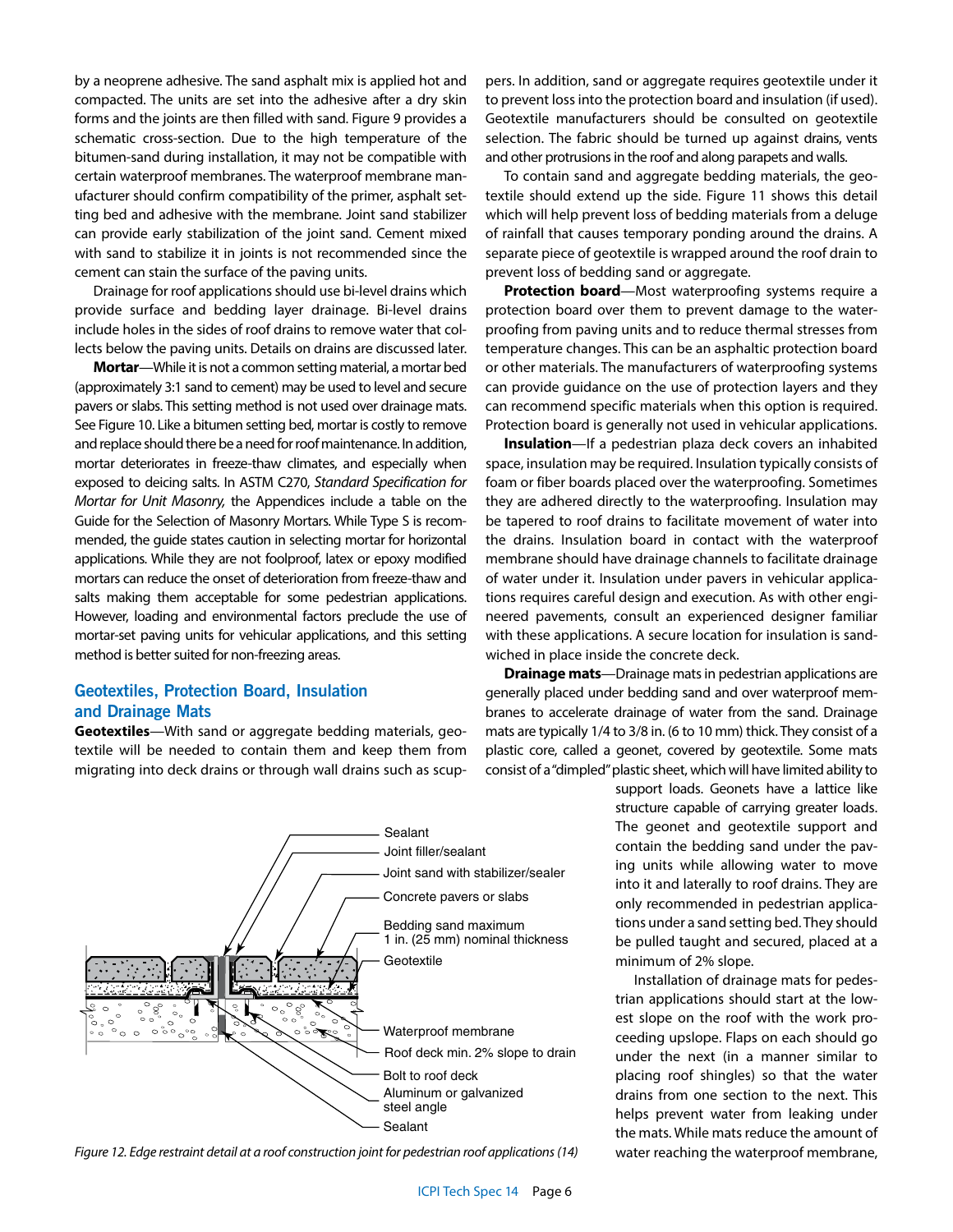they are not a substitute for deck waterproofing. The paving installation contractor should install mats.

Drainage mats are typically supplied in rolls making them difficult to flatten, and they often don't remain flat during installation. An adhesive between the mat and waterproof membrane will likely be required to maintain flat drainage mats during their installation. Before using an adhesive, confirm that it will not harm the other materials and in particular the waterproof membrane.

Drainage mats can be used under foam or plastic pedestal systems. While drainage mats may be tested according to the compressive strength test method in ASTM D1621 (10), they may require additional testing by pre-loading to ensure that they will not crush under loads from the pedestals.

*Drainage mats should not be used directly under bedding sand in vehicular applications. In such cases, mats can deflect under wheel loads, eventually fatiguing, compressing and deforming. Repeated deflection tends to shift pavers, bedding and joint sand, making interlock difficult to maintain. Deflection causes the joint sand to enter the bedding, thereby loosing interlock. Joint sand loss with possible eventual crushing of the mat can lead to saturated bedding sand. These distresses can avoided in vehicular applications by placing the mat under a minimum 4 in. (100 mm) thick concrete base that supports anticipated traffic loads under the bedding sand and concrete pavers.*

#### **Waterproof Membranes**

The choice of waterproofing is influenced by the application, the project budget, the deck materials under it and the type of structure supporting the roof. There are three broad types of waterproofing materials used under concrete paving units. They are single-ply, liquid membranes, built-up or modified bitumen roofing. A brief description of these materials follows with their compatibility to segmental paving (11,12).

**Single-ply** roofing is strictly for pedestrian applications and it is the most widely used waterproofing. It is typically made from vulcanized (cured) elastomers such as ethylene propylene diene monomer (EPDM), neoprene, or butyl. These flexible sheets have excellent weathering properties, high elongation and puncture resistance. When assembled on a roof, the sheets are spliced together at the job site with an adhesive. The entire assembly of sheets can be loose-laid and ballast provided by paving units. They also can be partially or fully adhered, or mechanically fastened to the roof deck.

Another type of single-ply membranes includes non-vulcanized elastomers such as polyisobutylene (PIB), chlorinated polyethylene (CPE), chlorosulfanated polyethylene (CSPE). These materials are usually reinforced with a polyester mat laminated between two plies. Thermoplastics such as polyvinyl chloride (PVC) sheets are heat welded in the field. Like the elastomers, PVC is loose-laid with ballast paving units, partially or fully adhered, or mechanically fastened to the deck material.

Rubberized asphalt membranes and polyethylene laminates have been used extensively to waterproof pedestrian plaza decks. Prefabricated sheets are made in small sheets and are spliced together in field. They generally are fully adhered to the concrete deck, so their longevity is highly dependent on the quality of the workmanship in splicing and on the smoothness and quality of the concrete.

Manufacturers of single-ply membranes should be contacted about the extent of warranties on the field splices under paving units. Additional measures may be necessary to protect the splices from the paving. This can include installation of a second, sacrificial membrane layer directly under the paving units.

**Liquid applied membranes** are installed either hot or cold depending on the materials. Rubberized asphalt membranes are hot applied to the concrete deck to form a continuous coating with no seams. These are for pedestrian plaza decks only. Coldapplied liquid resins and elastomers such as polyurethane are generally suitable as waterproofing on concrete decks subject to vehicular use. Sprayed-in-place polyurethane foam acts as an insulator and as waterproofing. The material is soft and is not recommended for use with concrete paving units.

**Built-up roofing** is made from paper, woven fabric or glass fiber mats, polyester mats or fabrics adhered together in alternating layers with bitumen or coal tar. The exterior surface of the layers is covered with bitumen or coal tar. Built-up roofs use concrete pavers or slabs as a walking surface to prevent wear and puncture of the membrane, especially around mechanical equipment. The use of pedestal systems should be avoided in built-up roofing due to the likelihood of indentations in the layered waterproofing materials.

**Modified bitumen** consists of plastic or rubber additives pressed into asphalt sheets. They are installed by heating the sheets with a torch and applying them to the deck substrate, or by mopping bitumen and securing them to the substrate with it. Some systems use cold cement or mastics to adhere the sheets to the substrate. Some modified bitumen waterproofings create overlap "bumps" every yard (meter) or so. There can be an additional construction cost to avoid these when using a pedestal system. These systems do not require segmental paving ballast unless insulation needs to be secured in place. While these systems are generally compatible with concrete paving units in pedestrian applications, manufacturers should be contacted for verification of use with paving units under vehicular traffic.

Each of these waterproofing systems has advantages and disadvantages on speed of installation, costs, durability and manufacturer warranties. Many waterproof membrane manufacturers require the use of roofing contractors that have been certified to install a particular manufacturer's roofing system.



*Figure 13. An absence of edge restraints and use of a sealant in this construction joint caused the pavers to shift and open their joints on both sides of the sealant.*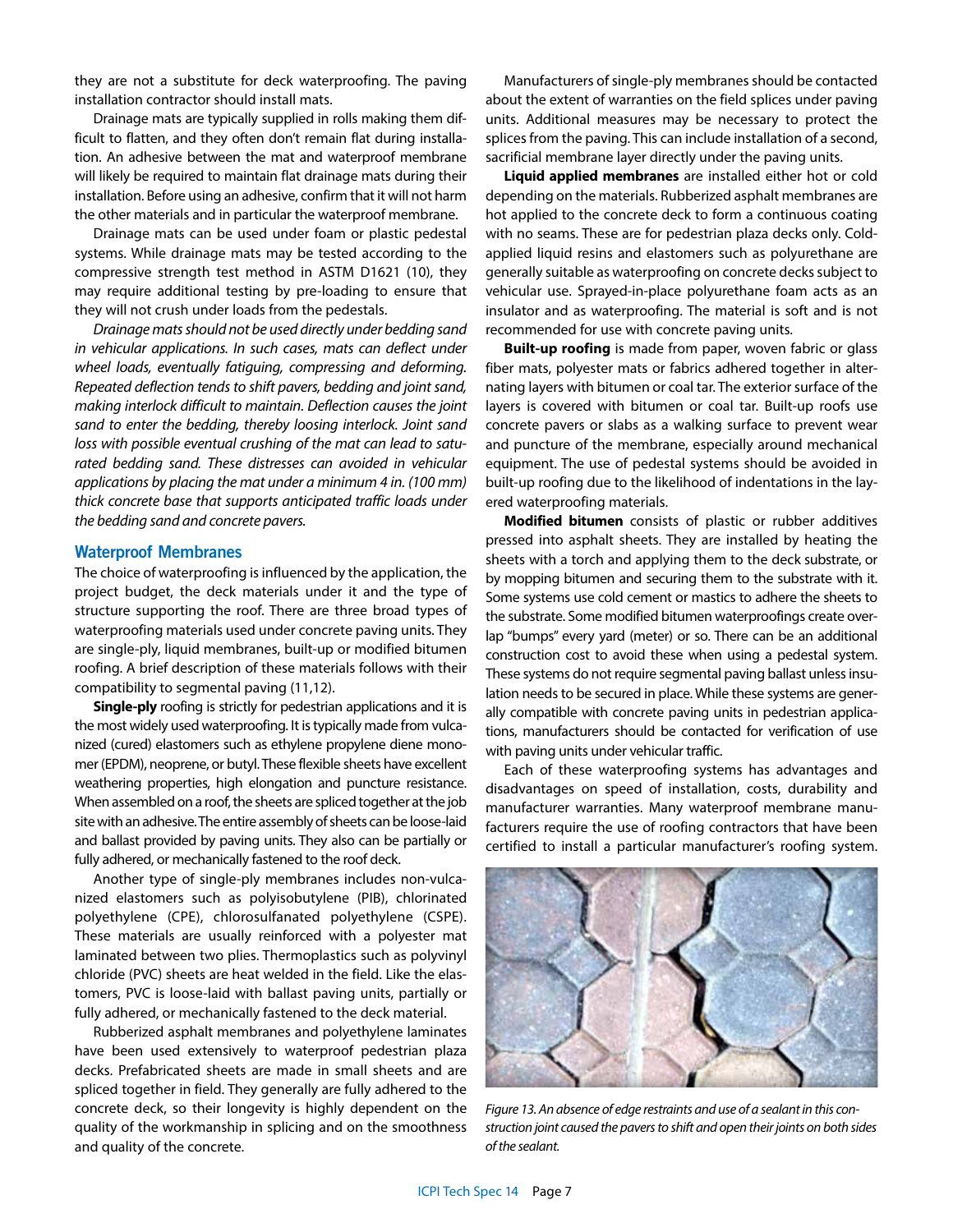

with a drainage mat for pedestrian applications only *Figure 14. Detail at building wall not joined to decking using paving units and bedding sand* 



*Figure 15. Edge restraint detail at a roof expansion joint for vehicular applications* 

The subject of roof waterproofing is large and outside the scope of this publication. There are many references on roofing and waterproofing systems. An overview is provided in *Roofing— Design Criteria, Options, Selection* (12). Other resources are publications by the National Roofing Contractors Association at http://www.nrca.net and the Roof Consultants Institute at http:// www.rci-online.org.

# **Deck Structure Systems**

**Concrete**—There are four types of concrete deck structural systems (11). They are reinforced concrete slabs, post-tensioned slabs, prestressed precast elements such as "T" beams with a concrete topping, and concrete poured onto and formed by steel decks. Each type responds to waterproofing differently. For example, volumetric changes in reinforced concrete slabs can cause reflective cracking in liquid-applied membranes and some fully adhered bituminous systems. Post-tensioned slabs are generally suited for liquid applied membranes because the slabs have a low amount of deflection and cracking. Loose-laid waterproofing systems are suited for over precast elements because they can accommodate the many joints in the deck, whereas liquid-applied and fully adhered membranes are prone to reflective cracking and splitting at joints.

In lighter, less expensive roofs, the concrete deck is poured onto and formed by a corrugated steel deck. In some cases the concrete is lightweight, i.e., weighing less per cubic foot or cubic meter than ordinary ready-mixed concrete. The weight of lightweight concrete is reduced by using lighter aggregates and by air-entraining the concrete mix. Lightweight concrete reduces loads on the columns and beams, thereby reducing their size and expense. (See Reference 13 for further information on lightweight concrete.) Steel decks topped with concrete should be vented so that moisture can escape if waterproofed with liquid-applied or fully adhered materials. Some waterproofing manufacturers do not recommend use of their materials over lightweight concrete.

**Steel**—Corrugated steel decks are generally covered with insulation and loose-laid singleply membranes. This inexpensive assembly often uses ballast made with lightweight concrete paving units. These assemblies typically do not use heavier precast concrete pavers or paving slabs.

#### **Design Considerations**

**Detailing for movement for pedestrian applications**—Roof joints should be located when there is a change in roof direction, dimension, height, material, or when there are extreme differences in humidity or temperature within a building. Most roof structures have joints that allow each part of the structure to move independently

due to settlement, seismic activity and thermal expansion/contraction. There is usually a flexible sealant in the joint to prevent water from entering and leaking into the space below. The sealant can be a compression seal squeezed into the joint, or a more expensive and durable strip seal. A strip seal is a length of flexible material fastened



*Figure 16. An absence of holes in the sides of this roof drain led to ponding.*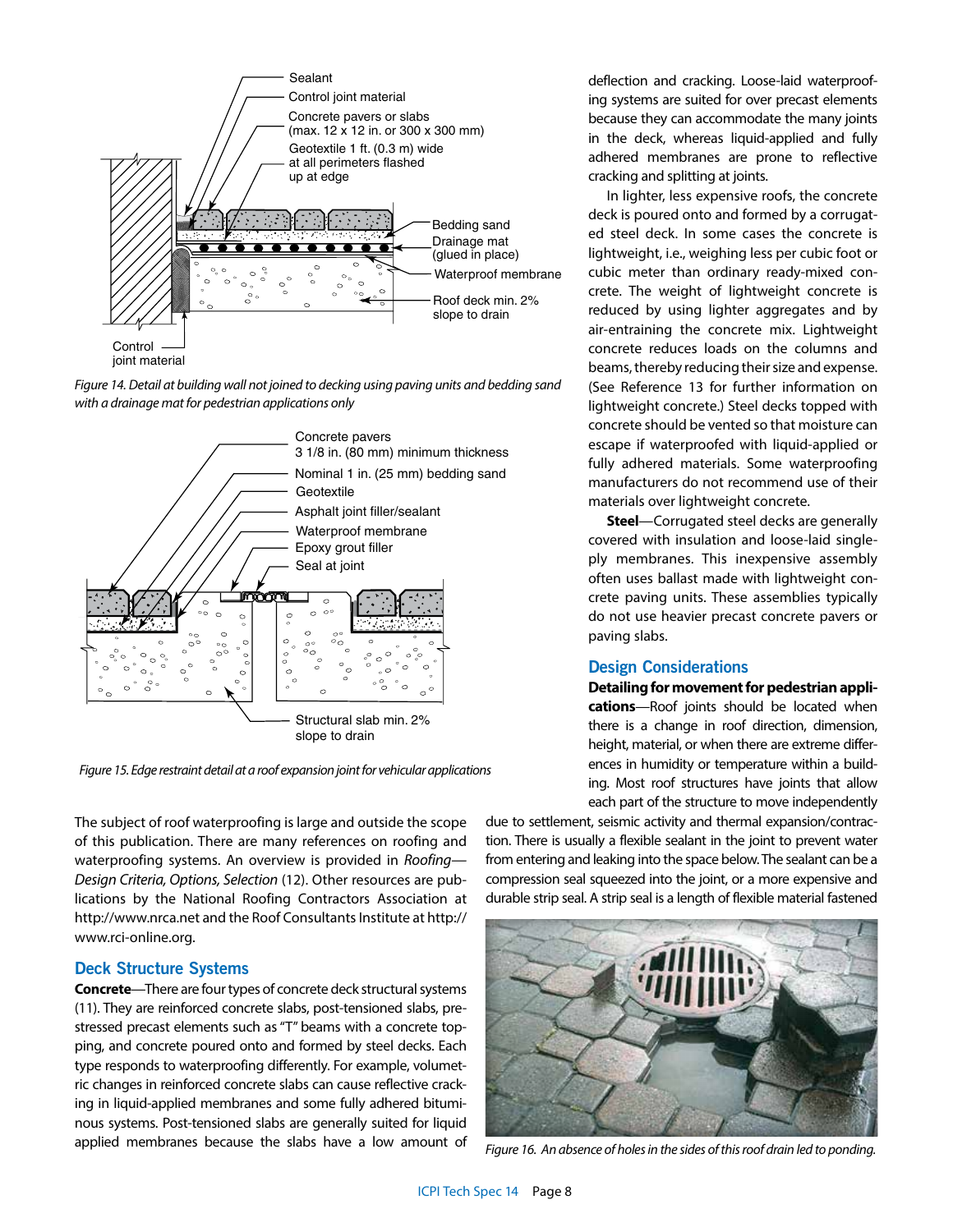to metal clips secured to the concrete deck. The strip seal flexes with the movement of the adjacent structures.

Figure 12 illustrates a joint in a concrete structure and with sand-set paving units over it. Expansion joints should be treated as pavement edges. As with all segmental pavement construction, an edge restraint is required to hold the units together. Figure 12 shows steel angle restraint on both sides of the joint and secured to the concrete deck. There should be a compression seal at the top against the steel edge restraints, as well as one between the concrete decks. This detail is recommended at roof expansion joints for pedestrian applications.

This detail shows the paving pattern stopping at a joint in the deck and resuming on the opposite side. The sealant is joined to the edge restraint and not to the sides of the paving units. The use of a sailor or soldier course of pavers on both sides of the joint will present a clean visual break in the pattern. Figure 13 shows the consequences of not stopping the pattern with an edge restraint at an expansion joint. The pavers separated and exposed the bedding sand and waterproof membrane.

Parapets or building walls can typically serve as edge restraints. For sand-set paving assemblies, expansion material should be placed between the outside edge of the pavers and vertical walls of buildings when functioning as separate structures from the deck on which the paving units rest. Figure 14 shows this detail with expansion material. It should not adhere to the paving units or the wall, but should independently expand and contract with their movement. Expansion materials at the perimeter of the pavers are not necessary to place against walls or parapets when the pavers are resting on the same structure as the walls. Figure 11 illustrates this condition.

**Detailing for movement for vehicular applications**— Deck structures are designed to consider the maximum deflection at their mid-span. Unfortunately under vehicular loading some designs can allow a vertical movement in excess of 1 in. (25 mm). Repetitive vertical deflection can lead to cracking and chipping of the segmental paving units, and the crushing and eventual loss of joint sand leading to further forms of distress. Deck structures should be designed to have limited vertical deflection. Figure 15 details an expansion joint in a roof application subject to vehicles such as a parking structure.

Although compression seals can be used, this assembly uses a strip seal for bridging the joint. The ends of the concrete deck are formed as edge restraints to hold the concrete pavers in place.

**23/8 in. (60 mm) vs. 31/8 in. (80 mm) thick pavers for vehicular applications**—Most vehicular applications with pavers are supported by a concrete structure. The support from such a



*Figure 17. A bi-level drain detail for a pedestrian plaza deck over habitable space.*



*Figure 18. A bi-level drain detail on a vehicular roof application.*

structure is often used as rationale for using pavers that are less than  $3<sup>1</sup>/2$  in. (80 mm) thick. Thicker units render greater vertical and rotational interlock. Using concrete pavers less than  $3 \frac{1}{2}$  in. (80) mm) thick in vehicular of applications increases the risk of reduced surface stability by reducing horizontal and rotational interlock under turning and braking vehicles.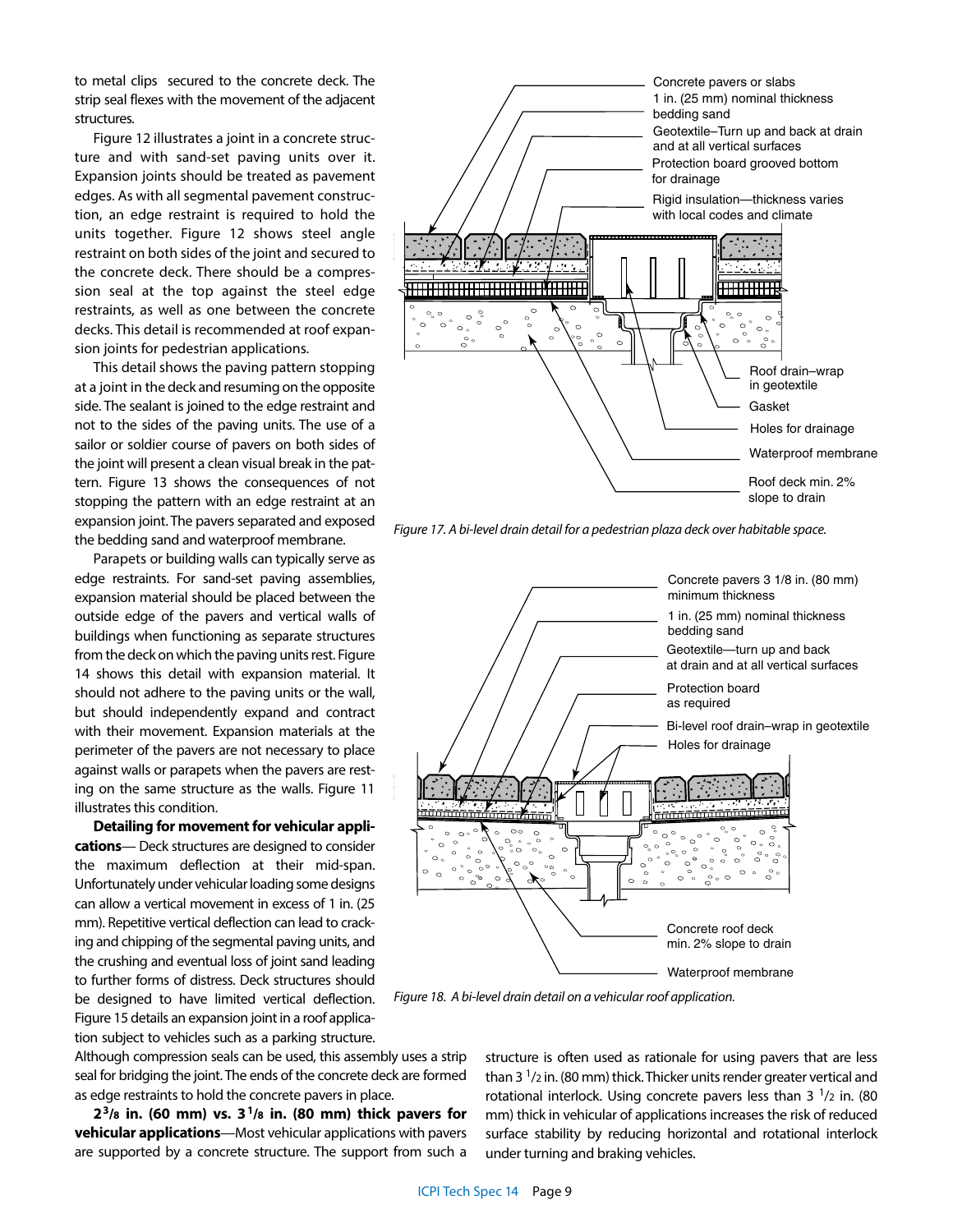**Weight**—Concrete pavers, slabs and bedding materials exert substantial weight on roof structures. The structure supporting these materials should withstand dead and live loads. The advice of a structural engineer should be sought to assess the capacity of the roof and tolerable deflections from paving-related loads especially when units are added to an existing roof deck structure. The weight of paving units can be obtained from manufacturers for the purposes of calculating loads. Bedding sand (1 in. or 25 mm thick) weighs approximately 10 lbs. per sf (49 kg/m<sup>2</sup>).

**Resistance to wind uplift**—The designer should consult *Loss Prevention Data for Roofing Contractors* Data Sheets published by Factory Mutual (FM) Engineering Corporation (15). Data Sheets 1-28 and 1-29 provide design data including the minimum pounds per square foot (or kg/m<sup>2</sup>) of paving unit weight required for resistance to wind uplift. The FM charts consider wind velocity pressure on roofs at various heights in different geographic locations. Design pressures are then compared to the type of roof construction, parapet height and the whether the paving units have tongue-andgroove, beveled joints, or are strapped together. Some high wind regions may have local building codes with additional weight requirements for paving units, especially on high-rise buildings.

**Slope for drainage**—A flat or "dead level" roof, i.e., one with no pitch, should never be designed. A dead level roof does not drain, creating a high risk of leaks in the waterproofing, as well a potential saturation of bedding sand (when used). The membrane will be exposed to continual standing water and ice that accelerates its deterioration and increases the potential for leaks. Likewise, paving units and bedding materials in constantly standing water subject to many freeze and thaw cycles will experience a decrease in their useful life.

Regardless of the deck substrate, it should be built with a minimum 2% slope to drain. This may be difficult to achieve with certain decks sloping toward area drains and some decks are built flat and then a topping applied to achieve slopes. The designers should take every opportunity to use deck systems that enable construction of a minimum 2% slope as some toppings are not waterproof and flat roofs will eventually leak.

**Slopes for pedestrians and vehicles** —The maximum slope is constrained by the need for a comfortable walking surface and the maximum percentage is typically 8% (4.5°). For driving surfaces, the maximum recommended slope should not exceed

20% (11°) and ideally should not exceed 8% as such surfaces will often see pedestrian use. For slopes exceeding 4% with exposure to vehicles, consideration should be given to using bituminous-set rather than sand set systems.

**Roof drains**—Depending on the design, roofs are drained at their edges and/or from the interior with roof drains. When roofs decks are loaded with dead and live loads, they will deflect. Continual deflection over time results in deformation of the roof. This movement can make drain inlets or scuppers adjacent to columns or on frame lines at the perimeter of the highest points of the roof. Therefore, sufficient pitch to the roof that accounts for such deflections is essential to continual drainage. In addition, the surface of the paving should be a minimum of 3/16 in. (5 mm) above the inlet of roof drains.

When sand or aggregate is used for bedding or fill, it is essential that holes be in the sides of drains to allow water to escape the bedding sand. The bottom of the holes should be at the same elevation as the top of the waterproof membrane. As previously noted, drains should be wrapped in geotextile or fiberglass screen to prevent loss of bedding material through the drain holes.

Figure 16 illustrates ponding around a parking deck roof drain that didn't have drain holes in its sides to drain subsurface water. Figures 17 and 18 illustrate a possible drain solution with holes for a pedestrian roof and parking deck. For paving slabs with pedestals, the slabs generally are located over roof drains, or are cut to fit around drains (see Figure 5). Bitumen-set assemblies require holes in the sides of the drains to remove water that may collect below the paving units. Bitumen and neoprene must not be allowed to clog roof drains or holes on their sides during installation.

**Raising elevations**—New and rehabilitated roofs may require fill material for raising the paved surface so it conforms to adjacent elevations. The deck surface receiving the fill material should slope a minimum of 2%. Fill materials are typically concrete, asphalt, or open-graded base. The structure should be evaluated first by a structural engineer for its capability in taking the additional load. Lightweight concrete may be considered if there are load limitations. These fill materials are often placed over a water-proof membrane. Consideration should be given to using insulation and protection board over the waterproof membrane. Attention in detailing and during construction should be given to how the fill materials will meet vents, skylights and other protrusions in the roof



*Figure 19. A mechanical screed used to level bedding sand on a roof parking deck project.* 



*Figure 20. Mechanical equipment used to install concrete pavers on a roof deck.*

without damage to them, their flashing, or to their waterproofing. Open-graded bases will require geotextile under them to contain them. The fabric should cover all sides of the base.

Dense-graded aggregate base fill materials without drains are not recommended since water can collect at the bottom of the base and soften it. Over time, this condition can increase the potential for deformation of the base under repeated vehicular wheel loads. In addition, aggregate base materials can shed fine particles that, over time, can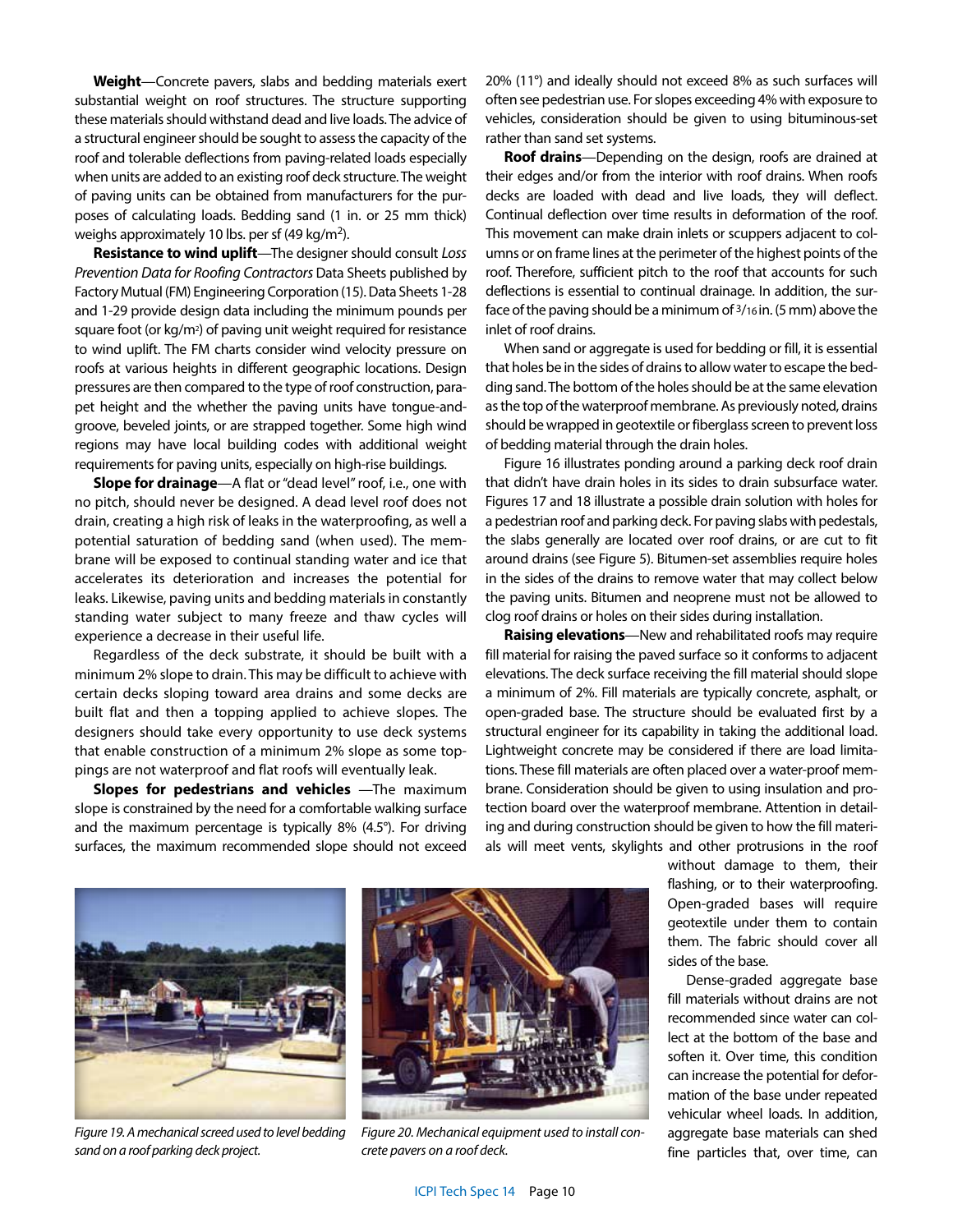clog geotextiles and drains. Concrete, asphalt, or open-graded bases are preferred as fill materials since they do not deform when continually exposed to water. In addition, they seldom shed particles into the roof drains so they present a much lower risk of clogged geotextile and drains.

Due to its high temperature at application, asphalt may not be compatible with some waterproof membranes, insulation, or protection board. All fill materials should be reviewed with the manufacturer for compatability with these components. Other important considerations are the minimum thick-



*Figure 21. Vacuum assisted mechanical equipment for installing paving slabs.*

ness to which the fill materials can be applied without cracking and deterioration from freeze-thaw cycles and salts. The design and selection of fill materials should address movement from temperature changes, vibration (if exposed to vehicles) and seismic activity.

#### **Construction Considerations**

Low slope roofs and waterproofing systems are generally installed by a specialty roofing subcontractor. A second subcontractor specializing in the installation of segmental paving supplies and installs bedding materials, pedestals, pavers or slabs after the waterproofing is placed by the roofing contractor. Installation of protection board and/or drainage mat may be by the paving contractor or roofing contractor depending on the project specifications. Testing of the waterproofing for leaks and any repairs should be completed prior to starting the paving.

**Job Planning**—Roof jobs are typically built in a very limited space. There will be an additional expense of moving the paving units from the ground to the roof. Most roofs may not have space to store cubes of pavers and stockpiled sand, and if they did, they most likely do not have the structural capacity to withstand their concentrated weight. The advice of a structural engineer should be should be sought on assessing the maximum load capacity of the roof to safely support the weight, packaging and distribution of all materials delivered to the roof, or a crane used to lift them from the exterior.

Forecasting delivery time for moving pavers to the roof, as well as sand, pedestals, saw(s), tools, geotextile and crew to the roof is critical to accurately estimating roof projects. Labor functions and costs must be tracked on each project for use in future bids. For example, additional time and expense may arise from the need for the paving contractor to place temporary protection on the waterproof membrane to prevent damage during construction. A one-story parking garage may allow all materials to be driven onto and delivered quickly to the roof. A multi-story parking garage with pavers on the top floor may have a 6 ft - 6 in. (2 m) ceiling height that will not allow delivery of pavers and sand in large trucks. Trucks with a low clearance will be needed to move materials through the structure and to the roof, or craned to the roof.

The packaging of most concrete pavers and slabs allows their transport to the roof via elevator or crane during construction. Roof access, construction scheduling, the capacity of the roof to

*Figure 22. The plaza area around Scope Center in Norfolk, Virginia, (left) and one side of the Alamo Dome (right) in San Antonio, Texas, include roof plaza decks surfaced with concrete pavers.*